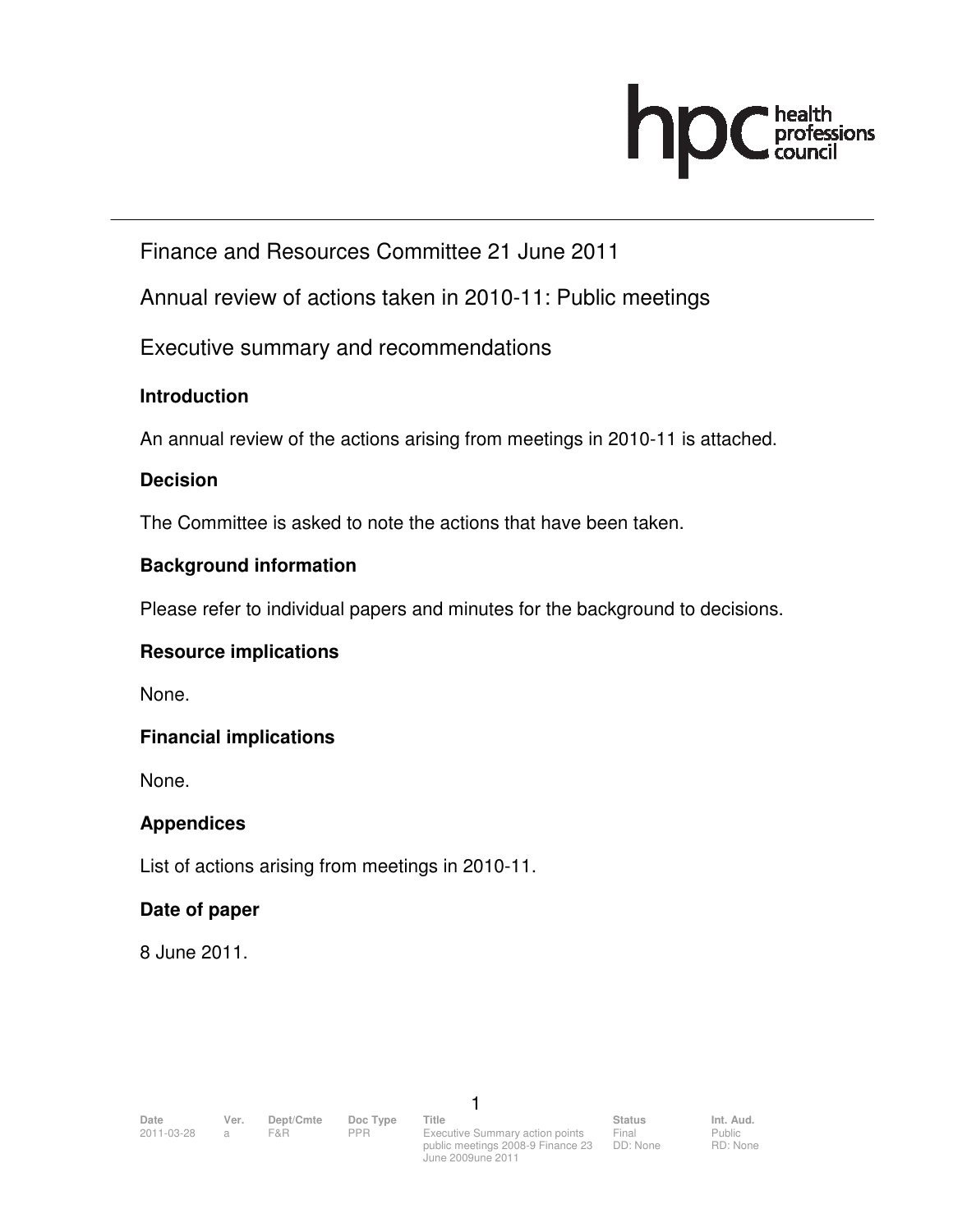## **Action points**

### **Finance and Resources Committee: Public meetings**

#### **2010-11**

|                | <b>Action point</b><br>(and location in the minutes)                                                                                                      | For the<br>attention | <b>Action by</b> | <b>Comments</b>                                                                                                                                                                                                                                                                             |
|----------------|-----------------------------------------------------------------------------------------------------------------------------------------------------------|----------------------|------------------|---------------------------------------------------------------------------------------------------------------------------------------------------------------------------------------------------------------------------------------------------------------------------------------------|
|                | 17 June 2010                                                                                                                                              | of                   |                  |                                                                                                                                                                                                                                                                                             |
| $\mathbf{1}$   | Draft annual report and accounts:<br>Committee agreed to approve the draft,<br>subject to amendments.<br>(6.7)                                            | <b>GB</b>            | 7 July 2010      | Actioned.<br>The annual report was<br>approved by the Audit<br>Committee on 24 June and<br>by Council on 7 July. It was<br>certified by the Comptroller<br>and Auditor General on 14<br>July.                                                                                               |
| $\overline{2}$ | Human Resources report: Director of<br>Human Resources to investigate reason<br>for 255 agency days being used in<br>March 2010 and report back.<br>(8.6) | <b>TH</b>            | 29 July 2010     | Actioned.<br>At the meeting on 29 July<br>2010, the Committee noted<br>that this was due to<br>temporary workers being<br>employed in the Fitness to<br>Practise department and an<br>evening shift in the<br>Registration department, to<br>deal with the peak period of<br>renewals work. |
| 3              | Partner Manager report: Partner<br>Manager to investigate reason for<br>forecast of 22 arts therapist visitors in<br>2010-11 and report back.<br>(9.5)    | KN                   | 29 July 2010     | Actioned.<br>Following a review of the<br>number of programmes and<br>Visitor requirements, the<br>number of arts therapist<br>visitors required was<br>reforecast from 22 to 15.<br>(See Partner Manager report<br>on agenda for 29 July 2010).                                            |

2

2011-03-28 a F&R PPR Executive Summary action points public meetings 2008-9 Finance 23 June 2009une 2011

Final DD: None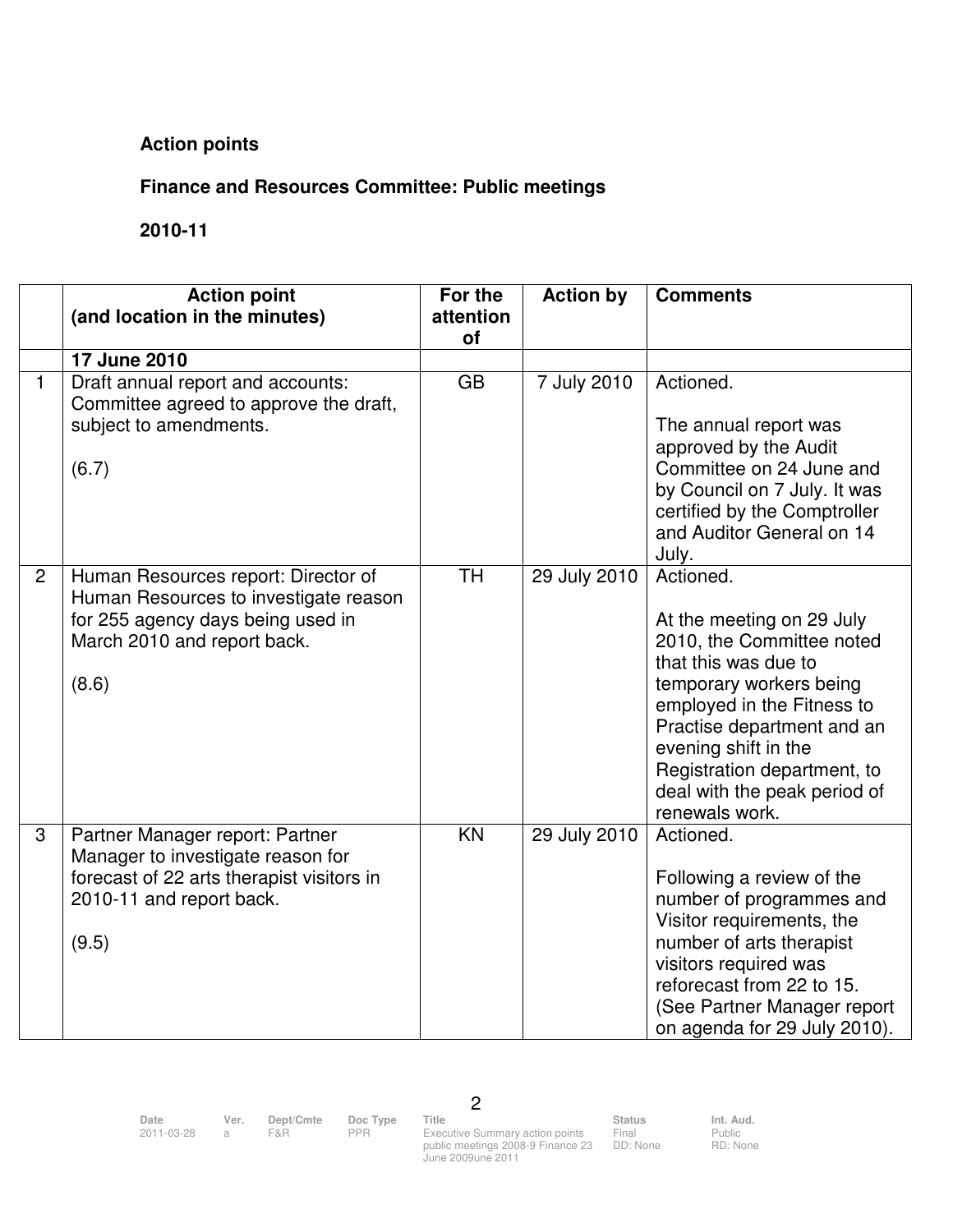|                | 29 July 2010                                                                                                                                                                                                                                                                                                                               |           |                              |                                                                                                                                                                                  |
|----------------|--------------------------------------------------------------------------------------------------------------------------------------------------------------------------------------------------------------------------------------------------------------------------------------------------------------------------------------------|-----------|------------------------------|----------------------------------------------------------------------------------------------------------------------------------------------------------------------------------|
| $\overline{4}$ | Finance Report:<br>Committee agreed that the management<br>accounts should show the expected out-<br>turn for the end of the financial year.<br>(6.7)                                                                                                                                                                                      | <b>GB</b> | 6 September<br>2010          | A six month reforecast of the<br>year end position was<br>prepared in September 2010<br>and was included in the<br>Finance Report to the<br>meeting held on 22<br>November 2010. |
| 5              | Equality and Diversity annual statistics -<br>employees and partners:<br>Committee noted that some of the data<br>(for example, age ranges) was divided<br>differently for employees and partners.<br>The Committee agreed that the<br>Executive should ensure that the data<br>was presented consistently in future<br>reports.<br>(12.2) | <b>TH</b> | Ongoing<br>from July<br>2011 |                                                                                                                                                                                  |
| 6              | 6 September 2010<br>Purchase order, invoice and expenses<br>signatories:<br>Committee agreed to add one additional<br>member of the Fitness to Practise team<br>to the authorisation list, for amounts up<br>to £1000.<br>(11.3)                                                                                                           | <b>GB</b> | 22<br>November<br>2010       | Actioned.                                                                                                                                                                        |
|                | 22 November 2010                                                                                                                                                                                                                                                                                                                           |           |                              |                                                                                                                                                                                  |
| $\overline{7}$ | Investment update and portfolio<br>diversification - Committee agreed that:<br>(1) Rensburg Sheppards should<br>continue as HPC's professional fund<br>manager; and<br>HPC's investment portfolio should<br>(2)<br>be diversified, as recommended in the<br>paper.<br>(7.6)                                                                | <b>GB</b> | 27 January<br>2011           | Actioned.<br>See further paper on agenda<br>for 27 January 2011.                                                                                                                 |

2011-03-28 a F&R PPR Executive Summary action points public meetings 2008-9 Finance 23 June 2009une 2011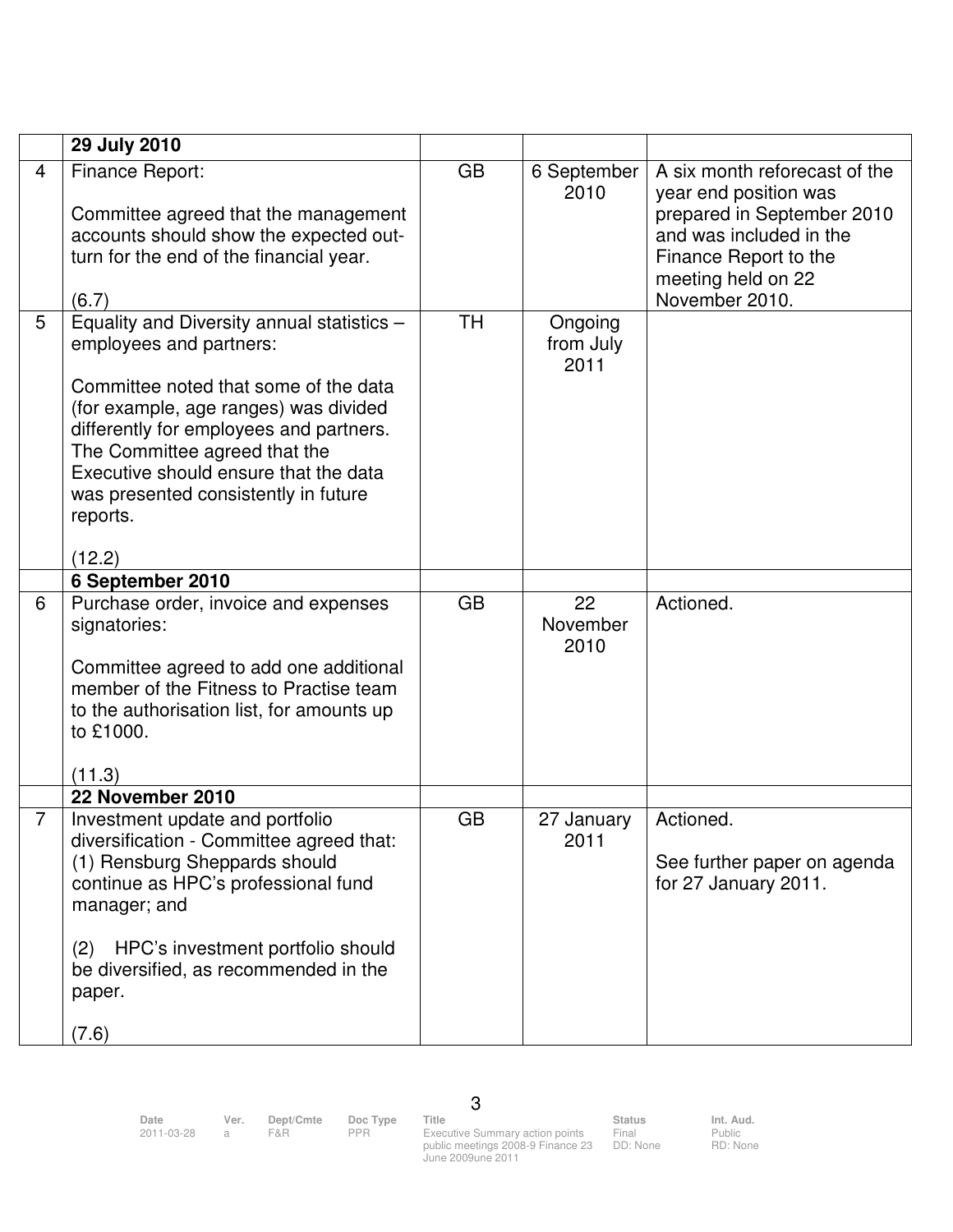| 8  | Bank mandate signatory update:<br>Committee agreed the revised bank<br>mandate signatory/approval list, to take<br>immediate effect.<br>(12.4)                                                                                                              | <b>GB</b> | 22<br>November<br>2010 | Actioned.                                                                                                     |
|----|-------------------------------------------------------------------------------------------------------------------------------------------------------------------------------------------------------------------------------------------------------------|-----------|------------------------|---------------------------------------------------------------------------------------------------------------|
|    | 27 January 2011                                                                                                                                                                                                                                             |           |                        |                                                                                                               |
| 9  | Committee agreed the Executive should<br>provide a report giving details of<br>expenditure on the project to transfer<br>regulatory functions from the General<br>Social Care Council to HPC.<br>(6.8)                                                      | <b>GB</b> | 17 March<br>2011       | Actioned. See paper to note<br>on agenda for 17 March<br>2011.                                                |
| 10 | Draft budget 2011-12:<br>Committee agreed that the budget should<br>be brought back to its meeting on 17<br>March 2011.<br>(12.5)                                                                                                                           | <b>GB</b> | 17 March<br>2011       | Actioned. See further paper<br>on agenda for 17 March<br>2011.                                                |
|    | 17 March 2011                                                                                                                                                                                                                                               |           |                        |                                                                                                               |
| 11 | Internal audit report on financial systems:<br>Committee agreed that the report should<br>be presented to its next meeting.<br>(11.2)                                                                                                                       | <b>GB</b> | 28 April<br>2011       | Actioned. See paper on<br>agenda for today's meeting.                                                         |
| 12 | Draft budget 2011-12:<br>Committee agreed to recommend the<br>draft budget to the Council.<br>(11.8)                                                                                                                                                        | <b>GB</b> | 31 March<br>2011       | Actioned.<br>The budget was approved by<br>the Council on 31 March<br>2011.                                   |
| 13 | Financial reserves policy:<br>Committee agreed to recommend to the<br>Council that the reserves policy should be<br>amended to that it required the reserves<br>level to be a minimum of three average<br>months' budgeted operating expenditure.<br>(12.3) | <b>GB</b> | 31 March<br>2011       | Actioned.<br>The recommended<br>amendments to the policy<br>were approved by the Council<br>on 31 March 2011. |

Date Ver. Dept/Cmte Doc<sup>Type</sup> Title Status Status Int. Aud.

4

2011-03-28 a F&R PPR Executive Summary action points public meetings 2008-9 Finance 23 June 2009une 2011

Final DD: None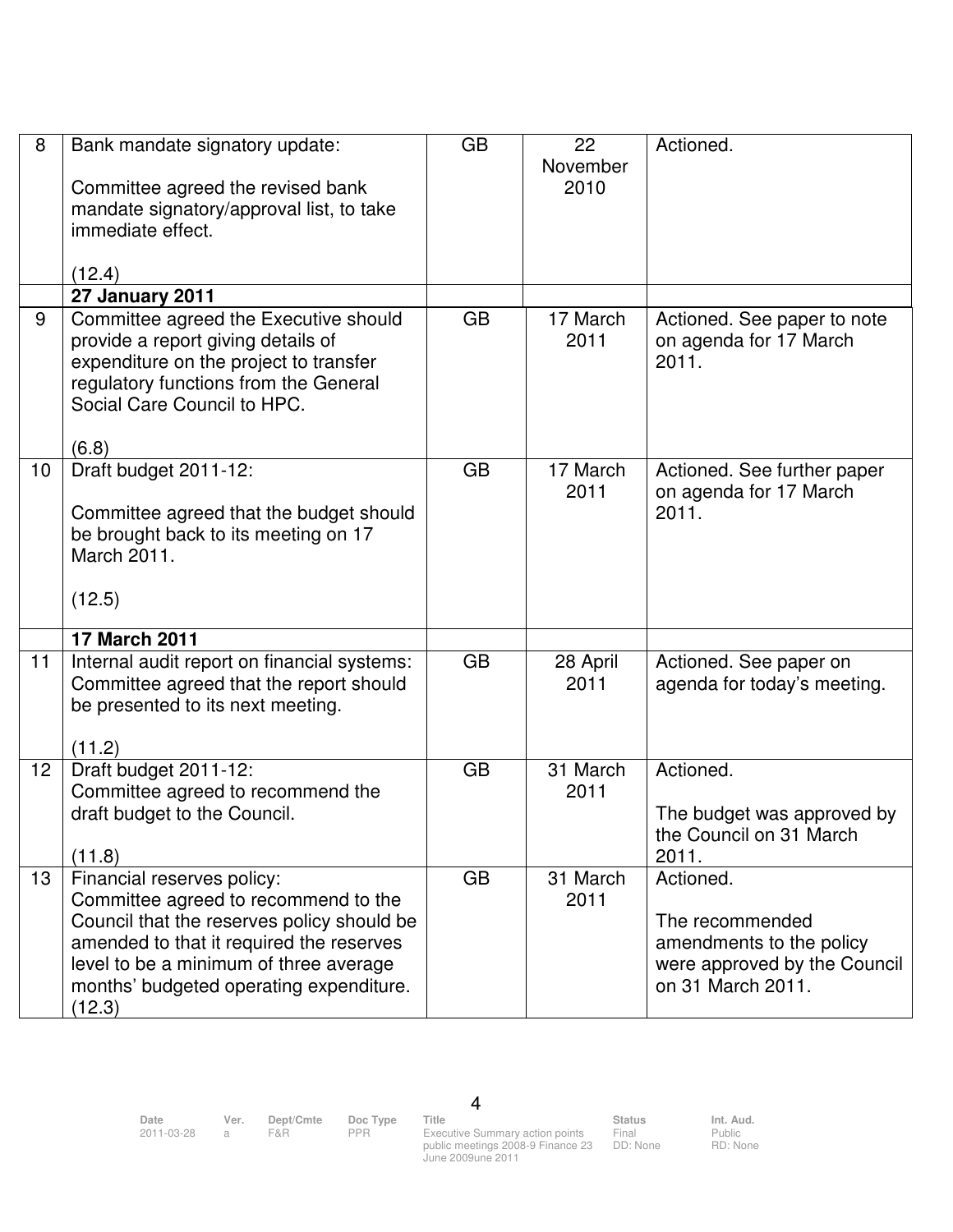| 14 | Financial reserves policy:                                                                                                                                                                                                       | <b>GB</b>                             | March 2012       |                                                                          |
|----|----------------------------------------------------------------------------------------------------------------------------------------------------------------------------------------------------------------------------------|---------------------------------------|------------------|--------------------------------------------------------------------------|
|    | Committee agreed that the policy should<br>be reviewed annually.<br>(12.4)                                                                                                                                                       |                                       |                  |                                                                          |
| 15 | Finance department workplan:                                                                                                                                                                                                     | Council                               | 12 May           | Actioned. The workplan was                                               |
|    | Committee approved the workplan.                                                                                                                                                                                                 | to<br>consider<br>workplan            | 2011             | approved by the Council on<br>12 May 2011.                               |
| 16 | (13.3)<br>Human Resources workplan:                                                                                                                                                                                              | Council                               | 12 May           |                                                                          |
|    | Committee approved the workplan.<br>(14.5)                                                                                                                                                                                       | to<br>consider<br>workplan            | 2011             | Actioned. The workplan was<br>approved by the Council on<br>12 May 2011. |
| 17 | Information Technology workplan:                                                                                                                                                                                                 | Council                               | 12 May           | Actioned. The workplan was                                               |
|    | Committee approved the workplan.                                                                                                                                                                                                 | to<br>consider<br>workplan            | 2011             | approved by the Council on<br>12 May 2011.                               |
|    | (15.4)                                                                                                                                                                                                                           |                                       |                  |                                                                          |
| 18 | Registration department workplan:<br>Committee approved the workplan.<br>(16.4)                                                                                                                                                  | Council<br>to<br>consider<br>workplan | 12 May<br>2011   | Actioned. The workplan was<br>approved by the Council on<br>12 May 2011. |
| 19 | Projects workplan:                                                                                                                                                                                                               | Council                               | 12 May           | Actioned. The workplan was                                               |
|    | Committee approved the workplan.<br>(17.4)                                                                                                                                                                                       | to<br>consider<br>workplan            | 2011             | approved by the Council on<br>12 May 2011.                               |
| 20 | <b>Business Process Improvement</b>                                                                                                                                                                                              | Council                               | 12 May           | Actioned. The workplan was                                               |
|    | workplan:<br>Committee approved the workplan.                                                                                                                                                                                    | to<br>consider<br>workplan            | 2011             | approved by the Council on<br>12 May 2011.                               |
|    | (18.4)                                                                                                                                                                                                                           |                                       |                  |                                                                          |
| 21 | Project assessment:<br>Committee agreed that the Executive<br>should prepare a paper for the next<br>meeting on how projects were assessed<br>and how equality and diversity impact<br>assessments would be conducted.<br>(18.6) | GR-S                                  | 28 April<br>2011 | Actioned. See paper on<br>agenda for today's meeting.                    |

5

2011-03-28 a F&R PPR Executive Summary action points public meetings 2008-9 Finance 23 June 2009une 2011